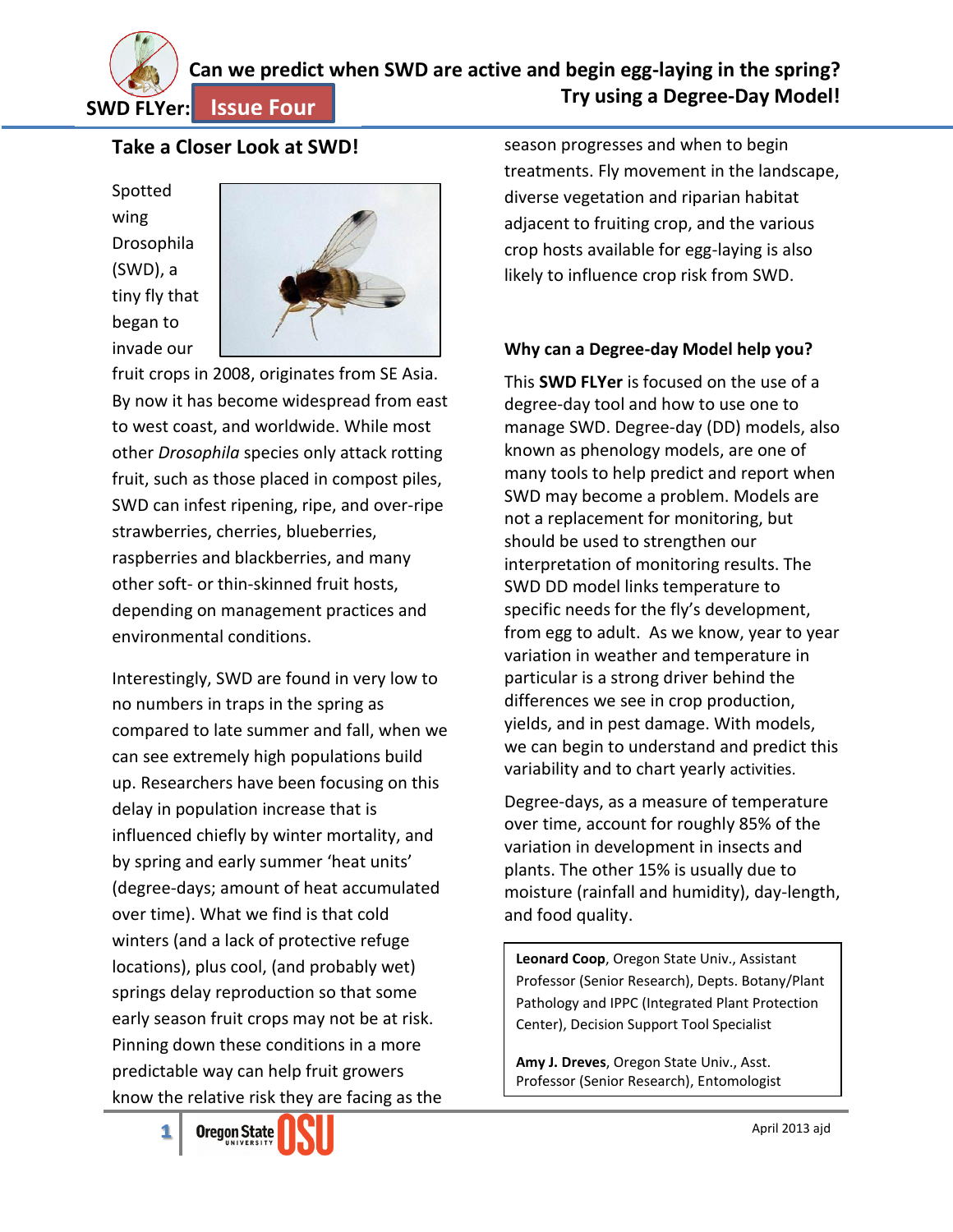

#### **Can we predict when SWD are active and begin egg-laying in the spring? Try using a Degree-Day Model! Issue Four**

Since these other factors are mostly seasonal and more regular, degree-days are helpful, and being used in the case of SWD, for signaling events such as to:

- 1. Predict the time when overwintering flies become active in seeking ripening fruit
- 2. Determine when overwintering females are ready to lay eggs
- 3. Show the best times to set up monitoring traps
- 4. Suggest when SWD risk levels increase and signals first treatment

Several things the model does NOT do at this time include:

1. Predict first egg-laying on non-crops such as early fruiting ornamental or wildland plants

2. Continue late into the fall or predict the beginning of overwintering behaviors

3. Provide precision about need for or timing of subsequent insecticide treatments

Some people associate the term "modeling" with something difficult to use and understand, but actually it can be quite easy and useful, once you see how a model is built and have computer access. Developing and refining a good useable model is a process and requires input, effort and time to create, and must be tested across regions, management types, and fruit types. These models provide a general outline of insect activities, but usually require supporting data from the field. Timing treatments with the use of a DD model will be more effective once we better

understand how and when SWD wakes up from winter-resting and when they begin moving into a crop from protected areas. These events are currently being studied in great detail, so hopefully more precise predictions will be possible with future model updates.

## **The Modeling Team at OSU**

Several folks at Oregon State University (Crop and Soil Science and Horticulture Dept.) have united with Len Coop and Paul Jepson (Integrated Plant Protection Center-IPPC) to develop a degree-day model for SWD. The tool will help to predict SWD spring activity from awakening overwintering adult populations and to forecast flight activity and egg-laying events. The SWD DD prediction model is based on W. Oregon lab and field data, along with data from three studies from Japan, where SWD is presumed native and has been a pest for many years. The model, if used together with solid monitoring data and an understanding of crop host vulnerabilities, can help growers and farm managers determine overall risk and help in timing of control measures. Models tend to improve over time when more data and feedback from users are incorporated, as we expect for this SWD-DD model.

A DD Model for SWD can be accessed on: OSU, Integrated Plant Protection Center Online Phenology and Degree-Day Models for agricultural and decision-making in the US at:

**http://pnwpest.org/cgi-in/ddmodel.pl.**

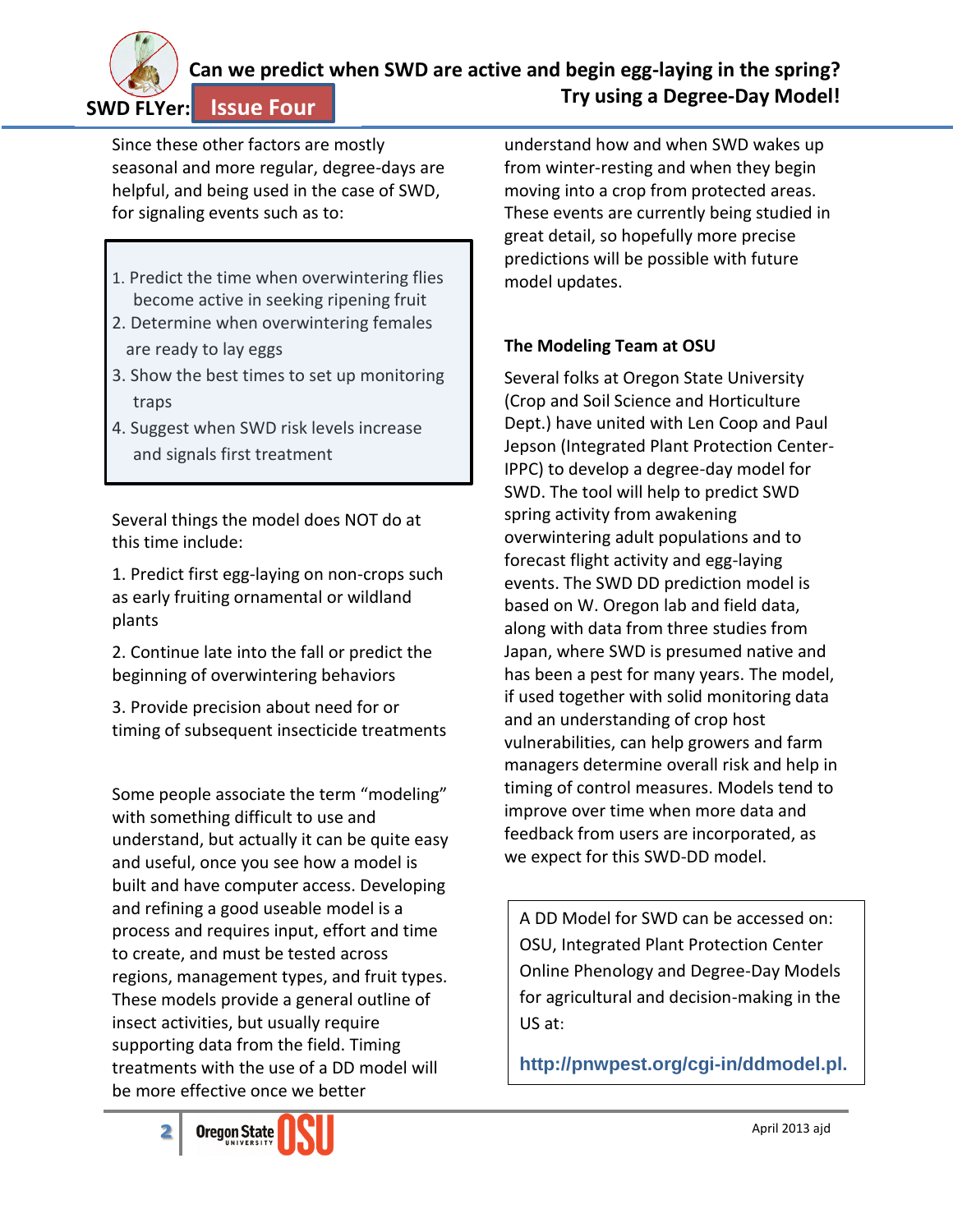**SWD FLYer:**

#### **Can we predict when SWD are active and begin egg-laying in the spring? Try using a Degree-Day Model! Issue Four**

## **SWD Life Cycle and Development**



**Figure 1**. Life cycle of SWD. Created by Tanya Telshow, OSU 2010

SWD has 4 stages of development which include: egg, larva, pupa (cocoon-like), and adult. (**Figure 1-**above). Adult flies spend the winter in protected places. Cold winters (hard freezes) affect the survival of SWD. Females appear to have a higher survival rate than males. When looking for SWD in the winter landscape, it has been difficult locating them. However, on warm days, traps will continue to capture adults at any time of the year including Dec-Feb, at least in protected locations where populations had built-up the previous fall. These adults are thought to be seeking moisture and nourishment, and are not at all ready for egg-laying, which the model currently predicts to begin around mid-May based on 30-year temperature averages in Corvallis, OR (**Table 1-**page 4). This event occurs about 2 weeks earlier in the Willamette Valley, Oregon compared to Olympia, WA

and about 1 week earlier than Northwest WA (e.g. Bellingham).

On warm winter and spring days, SWD adults respond to warming temperatures (approximately 55°F and higher) and will mostly feed on tree saps, nectars and yeasts to gain energy and to increase egg longevity and viability. When ready, female SWD look for fruit hosts to lay eggs in, which they are able to do using their saw-like ovipositor. Larvae hatch from eggs after only 1 to 3 days, and feed inside the fruit for from about 5-12 days. When finished, they most often pupate in the fruit, which takes around 4-10 days, and, after that, new adults emerge. Depending upon the temperature, the whole cycle can take from only a couple of weeks, to about a month, and much longer in locations with cooler weather.

#### **What is a Degree Day Model?**

Insect development depends on the temperature in their environment. On warm days, insects develop faster than they do on cold days. But excessively warm temperatures will either slow down development, or can be lethal in some cases. Research has indicated that SWD does not develop below about 50°F or above 86°F, which means the cool Pacific Northwest winter weather slows development to almost nil, while our occasional hot dry summers can also temporarily suppress populations (as is known to occur in California). It is believed

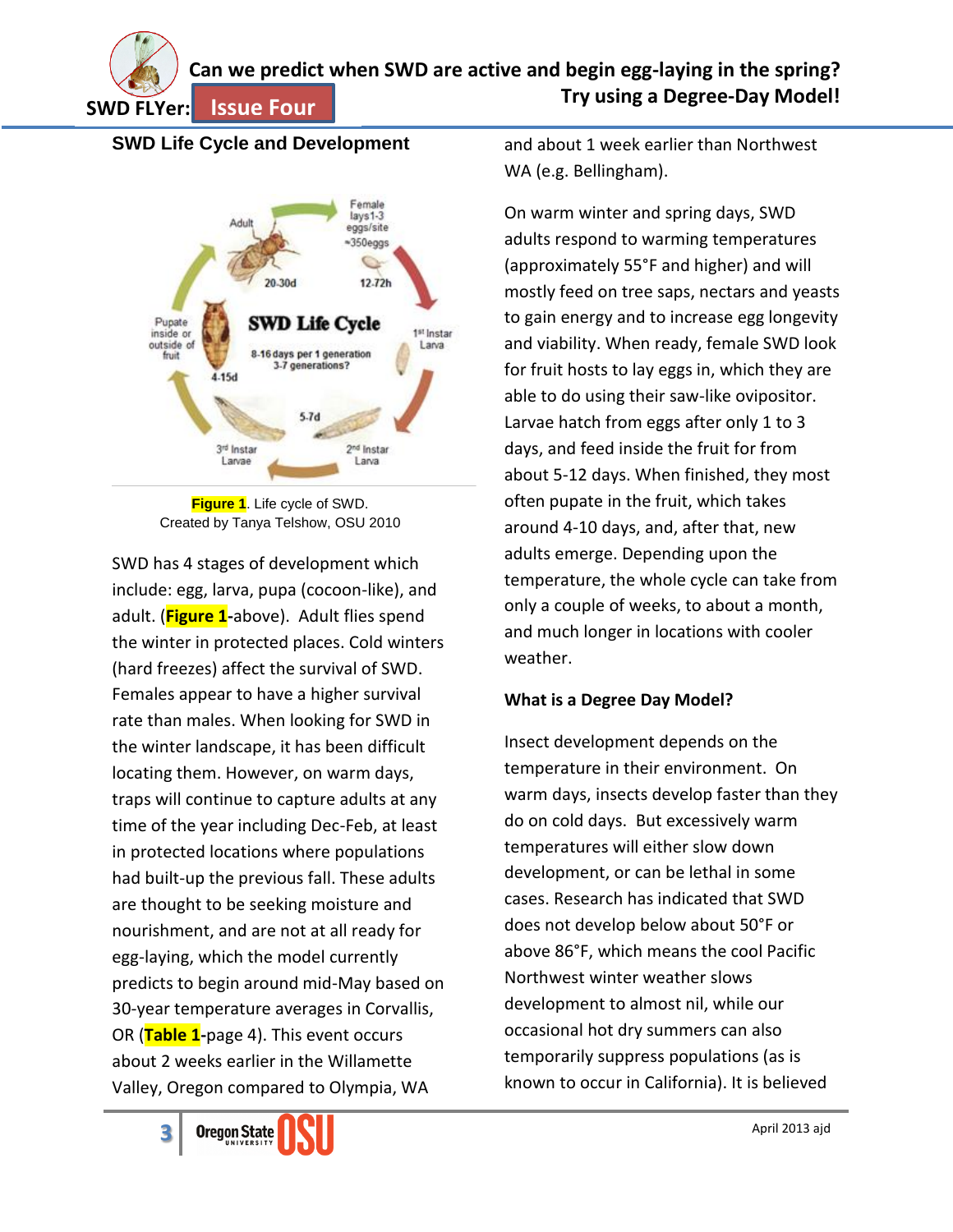

that this have happened in the PNW during the late Summer/early Fall of 2012, when SWD numbers were greatly reduced compared to the same interval in 2010 and 2011, rather than continued to build. Our typical mild summers, however, are nearly ideal for SWD. In 2011, spring and early summer temperatures were cooler than normal in the PNW, and it took longer for SWD to become active, which lowered the early season risk of infestation (**Table 1** below). A degree-day model allows us to track temperatures over time so that we can predict to what extent populations may be ahead or behind normal.

| <b>SWD EVENT</b><br>(50F; single sine; Jan1)                        | 2004<br>(warm year) | 30-year<br>Average | 2011<br>(cool year) |
|---------------------------------------------------------------------|---------------------|--------------------|---------------------|
| 1. 1 <sup>st</sup> egg laying by<br><b>OverWintering (OW) flies</b> | April 27            | <b>May 17</b>      | June 4              |
| 2. Peak egg laying OW                                               | <b>May 30</b>       | June 14            | June 28             |
| 3. $1st$ egg laying $1st$ generation                                | June 4              | June 19            | July 3              |
| 4. Peak adult emergence 1 <sup>st</sup> gen.                        | June 20             | July 4             | July 17             |
| 5. Peak egg laying 1 <sup>st</sup> generation                       | July 6              | July 19            | Aug 1               |
| 6. Peak adult emergence 2 <sup>nd</sup> gen.                        | July 21             | Aug 2              | <b>Aug 17</b>       |
| 7. Peak egg laying 2 <sup>nd</sup> generation                       | Aug 1               | <b>Aug 15</b>      | <b>Aug 28</b>       |

**Table 1.** Some estimated SWD event DATES based on the warmest and coolest years (last 10 years) and 30-year historical temperature averages for a selected location (CRVO Agrimet Corvallis, Oregon; elevation: 230 ft). Note: event number 5, peak egg-laying 1st generation, may be the time when it is likely that populations have had sufficient heat to cause infestations and risk to fruiting crop, if fruit in susceptible ripe stage.

#### **How are Degree- Days Calculated?**

The simplest way to think about calculating degrees days (DD) is as follows: One DD accumulates for every degree that the average daily temperature is above the lower threshold (50°F for SWD).

So, for example, if the average daily temperature is 70°F, then 70 minus 50 equals 20 DDs calculated for that day. This process is repeated each day and a running total number of DDs is added up to compare to the established model. We tend to use a slightly more accurate formula than the daily average method, known as the single sine curve method. This formula fits a sine curve to the daily maximum and minimum temperatures and then calculates the area between the upper and lower thresholds, as shown in idealized form in **Figure 2.**



**Figure 2**. Accumulation of degree-days within upper and lower development thresholds of SWD using the single sine method. Modified from: http://www.ipm.ucdavis.edu/WEATHER/ddconcepts.html

Temperatures (and other parameters) are obtained from a nearby weather station that follow the standards established by the National Weather Service, rather than

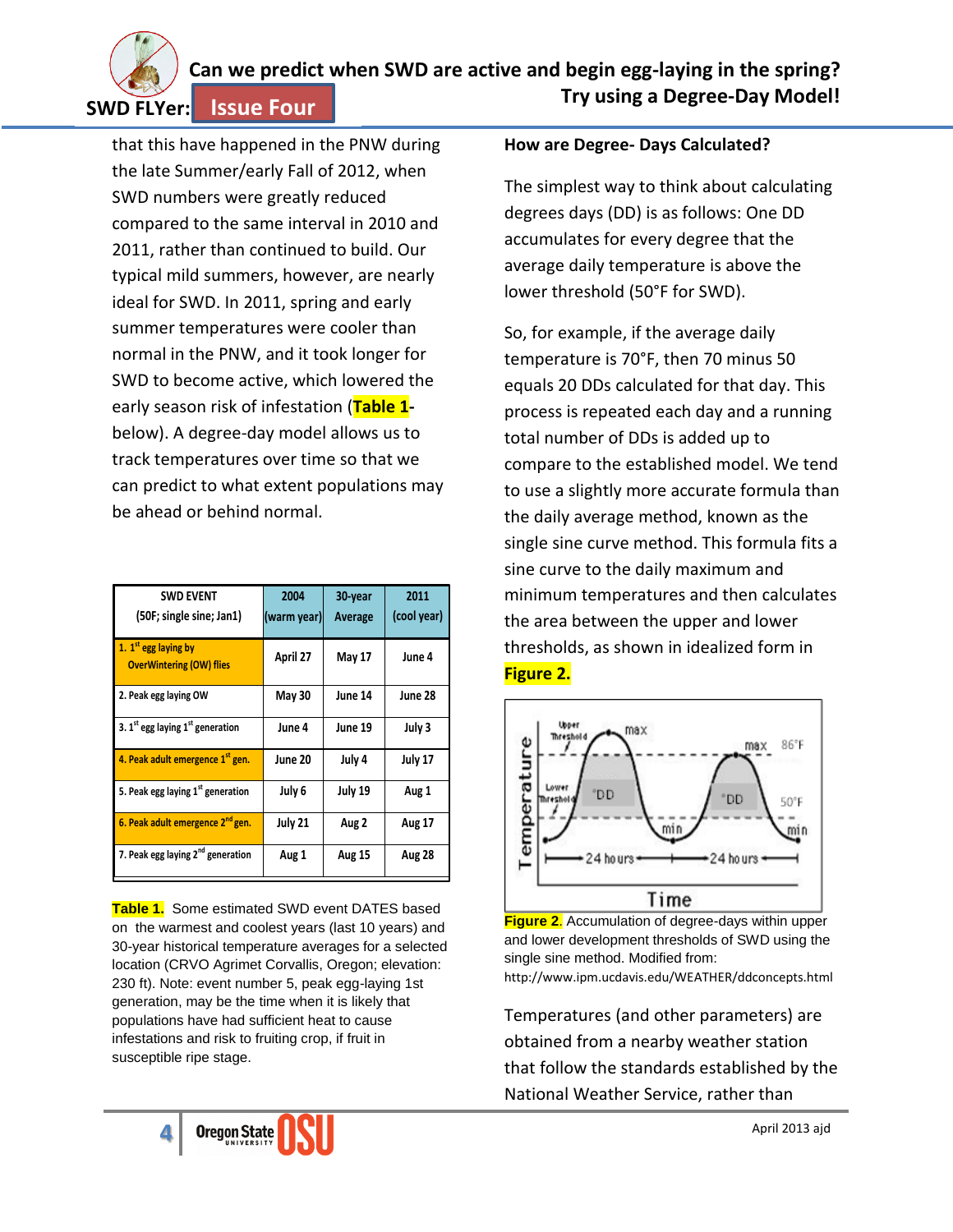

#### **Can we predict when SWD are active and begin egg-laying in the spring? Try using a Degree-Day Model! Issue Four**

attempting to follow the micro-weather conditions experienced by the insect or plant we are modeling. This use of standards is one key to successful use of models for pest and crop management.

The decision of when to begin accumulating DDs is generally derived by lowest error methods, with January 1 (as for SWD) as the default starting date. Some models will be primed by an actual event such as flowering dates or first trapping results. We call this type of model start date a "biofix" date, but we have not found such an event in the case of SWD. So, for SWD we begin accumulating DDs on Jan. 1 and use the model to predict when adult flies become active and when egg-laying begins in the late spring or early summer. Following initial egg-laying in late Spring, the model estimates development of eggs, larvae, and pupae and when this first generation emerges and begins laying eggs, which can range from about 3-6 weeks later. The model continues to estimate additional generations and focuses on peak adult emergence and egg-laying times. However, by the late second or early third generation, the populations overlap such that "peak" events are no longer precise, and will tend to vary locally according to the availability of hosts and any insecticides that may have been used in the area. The model should, however, be useful in showing how many total generations have developed, which can help indicate the potential population buildup: populations would be expected to

be much higher by the fourth generation than during the first or second generation, for example.

No more than four or five complete generations are expected in the Pacific Northwest (and only three on average in NW Washington), whereas as many as 8 or 9 generations may be completed in locations such as S. California near the coast. SWD females are fairly long-lived; so the first eggs laid can **develop** into adults while the same female is still laying eggs, if conditions are favorable. This is one reason why the SWD model is specified for peak events (using average development times and the mid-point of egg-laying) as well as for maximum generations, which assumes that first eggs develop into adults which also produce first eggs that develop into adults and so on.

We have observed that late harvested fruit generally produce higher levels of damage than late spring-summer harvested fruit with lower populations of SWD. After fruit harvest in the fall, SWD greatly increases, but egg-laying probably is reduced as females prepare to overwinter.

**Table 3** is provided (on last page) as an easy-to-read reference showing expected degree-day totals for specific events. As we continue to improve the model we will adjust the degree-day totals.

Access the DD Model for SWD accessed at: **http://pnwpest.org/cgi-in/ddmodel.pl.**

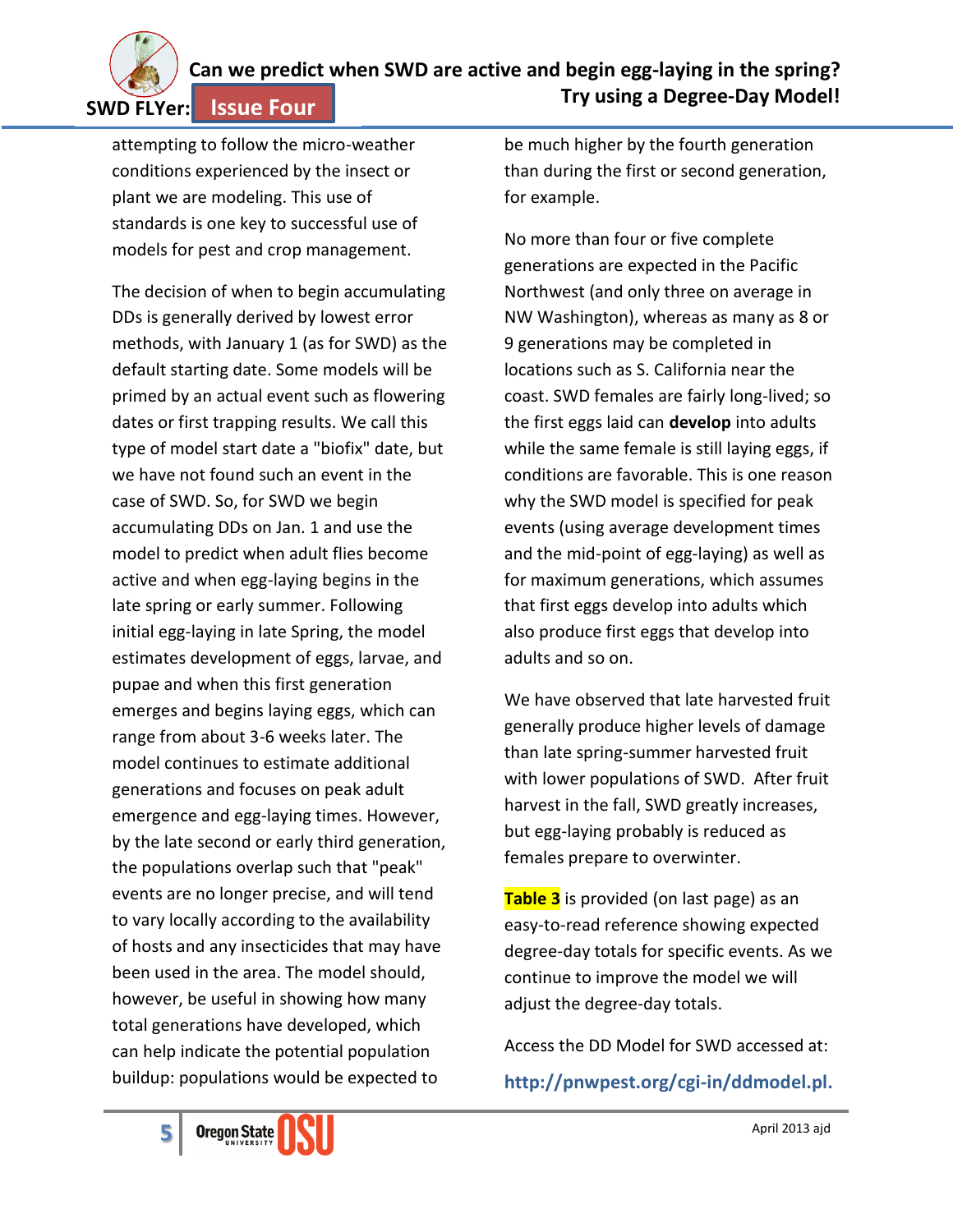

# **Can we predict when SWD are active and begin egg-laying in the spring? Try using a Degree-Day Model!**

**Issue Four**

You should see something like the online modeling interface shown in **Figure 3** (below). To begin, use the Google map to select a nearby weather station. Note that many weather stations have data quality problems and should not be used.



**Figure 3**. An image of the online phenology screen and data needed to enter to obtain current degreedays is displayed.

Choose weather station, insects, spotted wing Drosophila model category, start and end dates, then click "Calc".

Click the "Calc" button to get model output (**Table 2).** By comparing the model results to the discussion in this FLYer, you can begin to gain confidence in the delayed Spring activities that researchers have been studying. In running the model for the current year, a 7-day forecast and 30-year average data forecast are used for future predictions. **Table 1** (page 4) includes



several estimated SWD event dates based on temperatures from the warmest and coolest years (from 2004 and 2011), and on 30-year historical temperature averages using the location CRVO Agrimet Corvallis, OR. As the season progresses, you can see several generations developing and get a sense of the population buildup that will occur if conditions are good for this fly. Again, the model is not precise about "peak" times but provides examples of how long each generation takes to develop. Remember, the model is subject to change as new data is incorporated.

|                                                                                                                                                       |                |                                              |             |       |                                                                                                                                                                                                                                                   | Table 2. An output table is generated of             |                                              |
|-------------------------------------------------------------------------------------------------------------------------------------------------------|----------------|----------------------------------------------|-------------|-------|---------------------------------------------------------------------------------------------------------------------------------------------------------------------------------------------------------------------------------------------------|------------------------------------------------------|----------------------------------------------|
|                                                                                                                                                       |                |                                              |             |       |                                                                                                                                                                                                                                                   | daily degree-day cumulative totals for SWD           |                                              |
|                                                                                                                                                       |                |                                              |             |       |                                                                                                                                                                                                                                                   |                                                      | from January 1 to May 4, 2013 taken from the |
|                                                                                                                                                       |                |                                              |             |       |                                                                                                                                                                                                                                                   |                                                      |                                              |
|                                                                                                                                                       |                |                                              |             |       |                                                                                                                                                                                                                                                   | CRVO Agrimet CORVALLIS OR weather station.           |                                              |
| Note: only selected dates were included in                                                                                                            |                |                                              |             |       |                                                                                                                                                                                                                                                   |                                                      |                                              |
|                                                                                                                                                       |                | table below.                                 |             |       |                                                                                                                                                                                                                                                   |                                                      |                                              |
|                                                                                                                                                       |                |                                              |             |       |                                                                                                                                                                                                                                                   | ==================MODEL OUTPUT====================== |                                              |
|                                                                                                                                                       |                |                                              |             |       |                                                                                                                                                                                                                                                   |                                                      |                                              |
|                                                                                                                                                       |                | Weather station:                             |             |       |                                                                                                                                                                                                                                                   |                                                      |                                              |
|                                                                                                                                                       |                |                                              |             |       | Lat- 44.6342   Long-123.1897   Elev:230                                                                                                                                                                                                           |                                                      |                                              |
|                                                                                                                                                       |                |                                              |             |       |                                                                                                                                                                                                                                                   |                                                      |                                              |
|                                                                                                                                                       |                |                                              |             |       |                                                                                                                                                                                                                                                   | Month-day max min precip DD50F CUMDD50F Event        |                                              |
|                                                                                                                                                       |                | $^{\circ}$ F                                 |             | $\ln$ |                                                                                                                                                                                                                                                   |                                                      |                                              |
|                                                                                                                                                       |                |                                              |             |       |                                                                                                                                                                                                                                                   |                                                      |                                              |
|                                                                                                                                                       |                | 1 1 39.01 28.93 0.00 0.00                    |             |       |                                                                                                                                                                                                                                                   |                                                      | $0.0$ * START *                              |
|                                                                                                                                                       |                |                                              |             |       |                                                                                                                                                                                                                                                   | 0.0                                                  |                                              |
|                                                                                                                                                       |                |                                              |             |       |                                                                                                                                                                                                                                                   | 0.0                                                  |                                              |
|                                                                                                                                                       |                |                                              |             |       |                                                                                                                                                                                                                                                   | 0.0                                                  |                                              |
|                                                                                                                                                       |                |                                              |             |       |                                                                                                                                                                                                                                                   | 0.0                                                  |                                              |
|                                                                                                                                                       |                |                                              |             |       |                                                                                                                                                                                                                                                   | 0.0                                                  |                                              |
|                                                                                                                                                       |                |                                              |             |       |                                                                                                                                                                                                                                                   | 1.5                                                  |                                              |
|                                                                                                                                                       |                |                                              |             |       | $\begin{array}{cccc} 1&2&41.63&27.56&0.00&0.00\\ 1&3&36.31&26.42&0.00&0.00\\ 1&4&46.34&35.34&0.00&0.00\\ 1&4&46.17&36.55&0.00&0.00\\ 1&5&44.01&36.55&0.00&0.00\\ 1&7&54.71&44.77&0.16&1.45\\ 1&8&54.00&45.66&0.02&1.26\\ 1&8&54.00&45.66&0.02&1.$ | 2.7                                                  |                                              |
|                                                                                                                                                       |                |                                              |             |       | 1 9 52.35 35.70 0.19 0.38                                                                                                                                                                                                                         | 3.1                                                  |                                              |
|                                                                                                                                                       | <b>YYY</b>     |                                              |             |       |                                                                                                                                                                                                                                                   |                                                      |                                              |
| 2                                                                                                                                                     |                | 5 51.33 41.43 0.27 0.21                      |             |       |                                                                                                                                                                                                                                                   | 5.4                                                  |                                              |
| $\frac{6}{2}$                                                                                                                                         | 6              |                                              | 50.82 41.34 | 0.08  | 0.10                                                                                                                                                                                                                                              | 5.5                                                  |                                              |
|                                                                                                                                                       |                | 2 7 46.52 34.49 0.02                         |             |       |                                                                                                                                                                                                                                                   | 5.5                                                  |                                              |
|                                                                                                                                                       |                | 2 8 45.93 33.30 0.00                         |             |       | 0.00                                                                                                                                                                                                                                              | 5.5                                                  |                                              |
|                                                                                                                                                       |                |                                              |             |       | 2 9 44.96 35.80 0.03 0.00<br>2 10 45.64 42.05 0.04 0.00<br>2 11 48.06 40.71 0.00 0.00<br>2 12 54.83 44.56 0.00 0.00<br>2 14 56.69 34.62 0.00 1.62<br>2 14 56.69 34.62 0.00 1.62                                                                   | 5.5                                                  |                                              |
|                                                                                                                                                       |                |                                              |             |       |                                                                                                                                                                                                                                                   | 5.5                                                  |                                              |
|                                                                                                                                                       |                |                                              |             |       |                                                                                                                                                                                                                                                   | 5.5                                                  |                                              |
|                                                                                                                                                       |                |                                              |             |       |                                                                                                                                                                                                                                                   | 7.0                                                  |                                              |
|                                                                                                                                                       |                |                                              |             |       |                                                                                                                                                                                                                                                   | 7.9                                                  |                                              |
|                                                                                                                                                       |                |                                              |             |       |                                                                                                                                                                                                                                                   | 9.5                                                  |                                              |
|                                                                                                                                                       |                | 2 15 55.30 40.17                             |             | 0.00  | 1.38                                                                                                                                                                                                                                              | 10.9                                                 |                                              |
|                                                                                                                                                       | <b>VVV</b>     |                                              |             |       |                                                                                                                                                                                                                                                   |                                                      |                                              |
| з                                                                                                                                                     |                |                                              |             |       | 1 61.09 47.61 0.00 4.78                                                                                                                                                                                                                           | 19.3                                                 |                                              |
|                                                                                                                                                       |                | 3 2 54.66 45.58                              |             | 0.00  | 1.51                                                                                                                                                                                                                                              | 20.8                                                 |                                              |
|                                                                                                                                                       |                |                                              |             |       |                                                                                                                                                                                                                                                   | 20.8                                                 |                                              |
|                                                                                                                                                       |                | 3 3 49.61 32.74 0.00<br>3 4 54.92 33.59 0.00 |             |       | $0.00$<br>$1.03$                                                                                                                                                                                                                                  | 21.8                                                 |                                              |
|                                                                                                                                                       | 3 <sub>5</sub> |                                              |             |       |                                                                                                                                                                                                                                                   | 21.8                                                 |                                              |
| $3 -$                                                                                                                                                 |                |                                              |             |       |                                                                                                                                                                                                                                                   | 21.8                                                 |                                              |
| 3                                                                                                                                                     |                |                                              |             |       |                                                                                                                                                                                                                                                   | 22.8                                                 |                                              |
| $\begin{array}{cccc} 5 & 47.67 & 34.59 & 0.40 & 0.00 \\ 6 & 47.96 & 41.00 & 0.35 & 0.00 \\ 7 & 55.09 & 30.41 & 0.00 & 1.00 \end{array}$<br><b>YYY</b> |                |                                              |             |       |                                                                                                                                                                                                                                                   |                                                      |                                              |
|                                                                                                                                                       |                |                                              |             |       |                                                                                                                                                                                                                                                   | 96.5                                                 |                                              |
|                                                                                                                                                       |                |                                              |             |       | 4 1 61.12 49.15 0.00 5.23<br>4 2 67.63 44.92 0.00 7.32                                                                                                                                                                                            | 103.9                                                |                                              |
|                                                                                                                                                       | $4 \quad 3$    |                                              | 62.97 40.14 | 0.00  | 4.44                                                                                                                                                                                                                                              | 108.3                                                |                                              |
| 4                                                                                                                                                     |                |                                              |             |       | 4 62.00 52.43 0.12 7.22                                                                                                                                                                                                                           | 115.5                                                |                                              |
| <b>VVV</b>                                                                                                                                            |                |                                              |             |       |                                                                                                                                                                                                                                                   |                                                      |                                              |
| 5                                                                                                                                                     |                |                                              |             |       | 1 67.11 38.68 0.00 6.07                                                                                                                                                                                                                           | 226.3                                                |                                              |
|                                                                                                                                                       |                |                                              |             |       |                                                                                                                                                                                                                                                   | 238.1                                                |                                              |
|                                                                                                                                                       |                |                                              |             |       |                                                                                                                                                                                                                                                   | 250.9                                                |                                              |
|                                                                                                                                                       |                | 5 4 82.00 55.07                              |             | 0.00  | 18.53                                                                                                                                                                                                                                             | 269.5                                                | 1st EGG-                                     |
|                                                                                                                                                       |                |                                              |             |       |                                                                                                                                                                                                                                                   |                                                      | <b>LAYING BY OW FEMALES</b>                  |